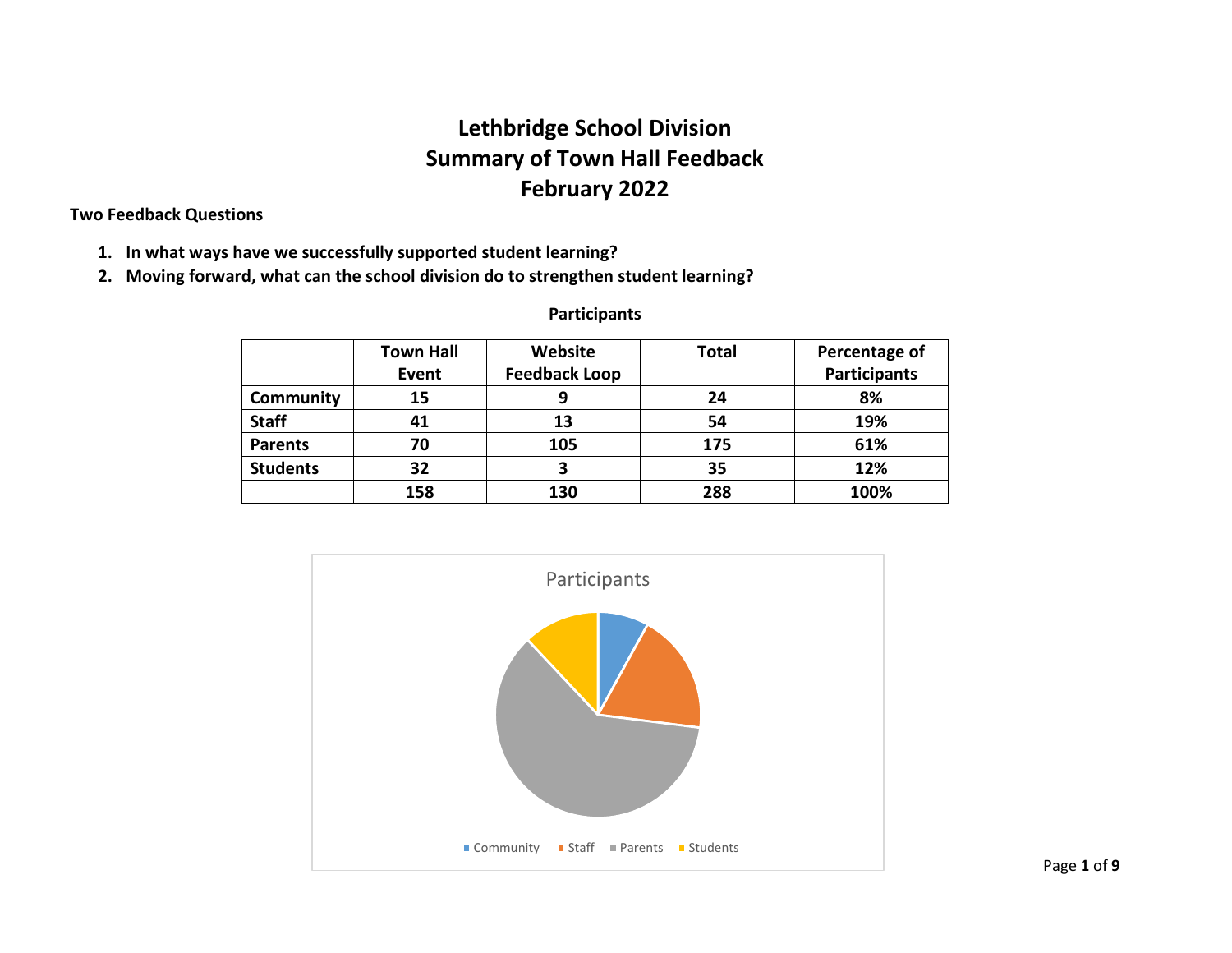# **Synthesis of Themes**

Percentage of comments for each theme. Top 3 "successfully supported" for each group highlighted in green; "do to strengthen" highlighted in yellow.

|                             |                                          | Community | <b>Staff</b> | Parents | <b>Students</b> |
|-----------------------------|------------------------------------------|-----------|--------------|---------|-----------------|
| Board Advocacy - Curriculum | Successfully supported student learning? | 4%        | $1\%$        | 2%      | $0\%$           |
|                             | Do to strengthen student learning?       | $0\%$     | 5%           | 6%      | $0\%$           |
| Communication               | Successfully supported student learning? | 8%        | 7%           | 10%     | 3%              |
|                             | Do to strengthen student learning?       | 0%        | 2%           | 11%     | 5%              |
| Flexibility                 | Successfully supported student learning? | 4%        | 11%          | 11%     | 3%              |
|                             | Do to strengthen student learning?       | $0\%$     | 2%           | $0\%$   | $0\%$           |
| Inclusion                   | Successfully supported student learning? | 20%       | 14%          | 7%      | 17%             |
|                             | Do to strengthen student learning?       | 15%       | 15%          | 15%     | 23%             |
| <b>Online Learning</b>      | Successfully supported student learning? | 24%       | 7%           | 8%      | 11%             |
|                             | Do to strengthen student learning?       | $0\%$     | $0\%$        | 4%      | $0\%$           |
| Pedagogy                    | Successfully supported student learning? | 12%       | 19%          | 8%      | 5%              |
|                             | Do to strengthen student learning?       | 11%       | 11%          | 11%     | $0\%$           |
| <b>Resources</b>            | Successfully supported student learning? | $0\%$     | 4%           | 3%      | 5%              |
|                             | Do to strengthen student learning?       | 11%       | 14%          | 5%      | 4%              |
| <b>Staff</b>                | Successfully supported student learning? | 4%        | $1\%$        | 15%     | 10%             |
|                             | Do to strengthen student learning?       | 0%        | 3%           | 2%      | $0\%$           |
| Structures (Organizational) | Successfully supported student learning? | $0\%$     | 2%           | 16%     | 10%             |
|                             | Do to strengthen student learning?       | 7%        | 10%          | 4%      | 21%             |
| <b>Student Engagement</b>   | Successfully supported student learning? | 8%        | $0\%$        | 5%      | 8%              |
|                             | Do to strengthen student learning?       | 3%        | 2%           | $0\%$   | 4%              |
| Wellness                    | Successfully supported student learning? | 0%        | 19%          | 3%      | 17%             |
|                             | Do to strengthen student learning?       | 19%       | 20%          | 6%      | 29%             |
| <b>COVID Restrictions</b>   | Successfully supported student learning? | 12%       | 4%           | 9%      | 8%              |
|                             | Do to strengthen student learning?       | 19%       | $0\%$        | 28%     | 4%              |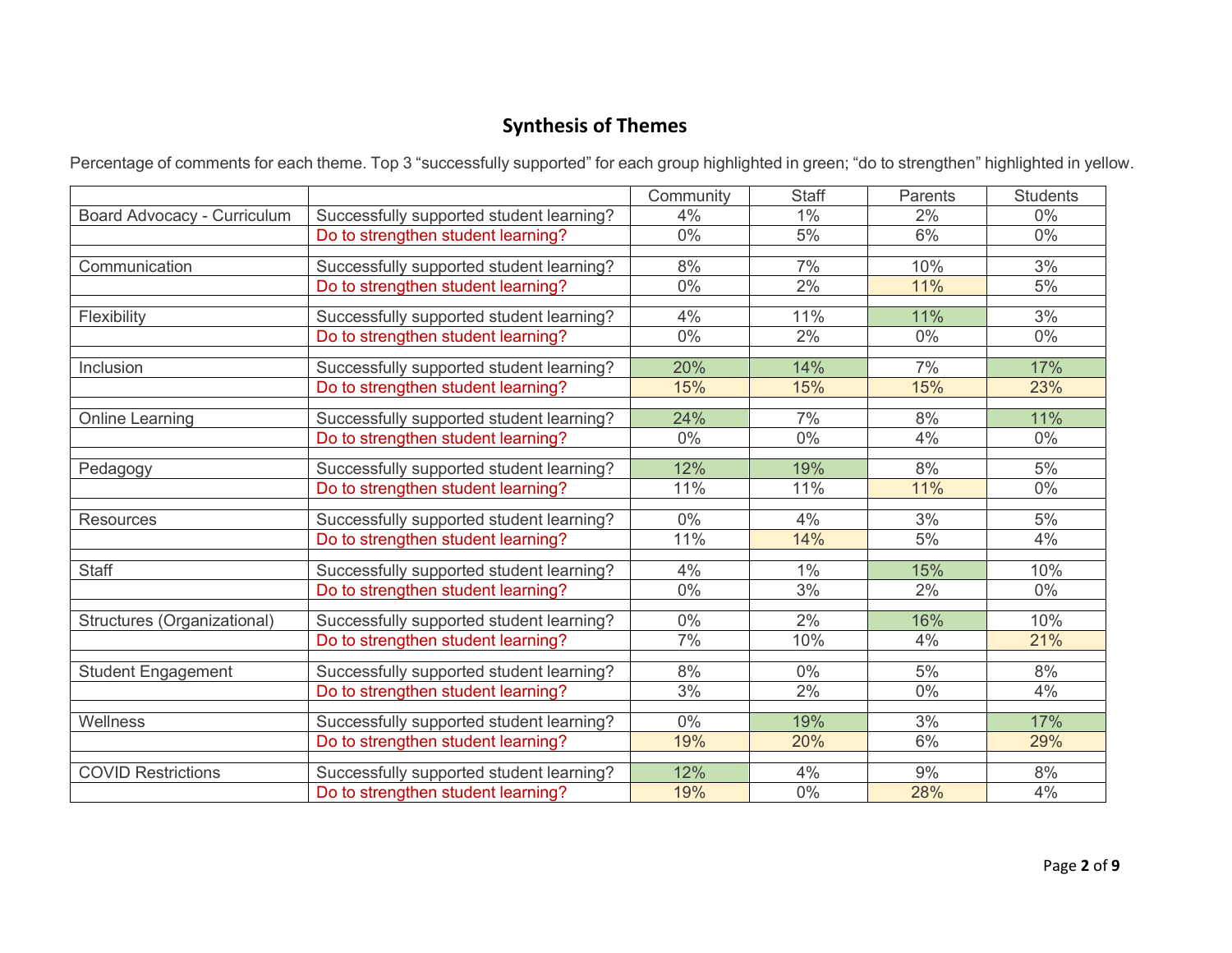# **Exploring Themes**

# **1. Board Advocacy – Curriculum**

| Board<br>Advocacy |                                                                           | .<br>ommunity<br>∵ا∪ت | <b>Staff</b> | Parents | <b>Students</b> |
|-------------------|---------------------------------------------------------------------------|-----------------------|--------------|---------|-----------------|
| Curriculum        | $\tilde{\phantom{a}}$<br>l student learning′<br>supported<br>Successtull∨ | 4%                    | 19/6         | 2%      | 0%              |
|                   | ⊧student learning′<br>∍strenathen<br>w                                    | 0%                    | 5%           | 6%      | 0%              |

Comments regarding the Board's advocacy for stopping the implementation of the *DRAFT* curriculum for K-6 and working for a better alternative came from parents and staff. Comments under the **"successfully supported"** question recognized the Board for their advocacy and comments in the **"moving forward to strengthen student learning"** encouraged the Board to continue with the advocacy.

#### **2. Communication**

|               |                                                       | Community | <b>Staff</b> | Parents | <b>Students</b> |
|---------------|-------------------------------------------------------|-----------|--------------|---------|-----------------|
| Communication | -<br>' student learning′<br>supported<br>Successfully | 8%        | $7\%$        | 10%     | 3%              |
|               | ≅student learning'.<br>∍strenat<br>.hen<br>ാറ         | 0%        | 2%           | 11%     | 5%              |

Comments regarding the ways that communication **successfully supported student learning** included open lines of communication, being well-informed, great communication, and feedback opportunities. Comments specific to schools commended creative approaches, use of electronic communication such at Teams, and frequency of communication.

Comments regarding what to do to **strengthen student learning** included communicating programs and opportunities for students, communication about how student learning gaps will be met, opportunity for parents to choose feedback topics, better listening to feedback and responsiveness to feedback, more feedback regarding student progress, and consistent communication from teacher.

### **3. Flexibility**

|                               |                                                              | ∶ommunitv<br>ا∪ت | <b>Staff</b> | Parents | <b>Students</b> |
|-------------------------------|--------------------------------------------------------------|------------------|--------------|---------|-----------------|
| - -<br>$\cdots$<br>Hexibility | Juccessfully<br>l student learning?<br>supported             | 4%               | 1%           | 11%     | 3%              |
|                               | learning <sup>®</sup><br>∍strenather<br>student<br>TO.<br>DΟ | 0%               | 2%           | 0%      | 0%              |

Comments regarding the ways that flexibility **successfully supported student learning** included staff commending the division for being flexible, adaptive, and responsive. Needs of students and families were put first. Expectations were flexible. Learning environments increased flexibility. Parents recognized that teachers and schools have been adaptive, supportive of students, and able to pivot to different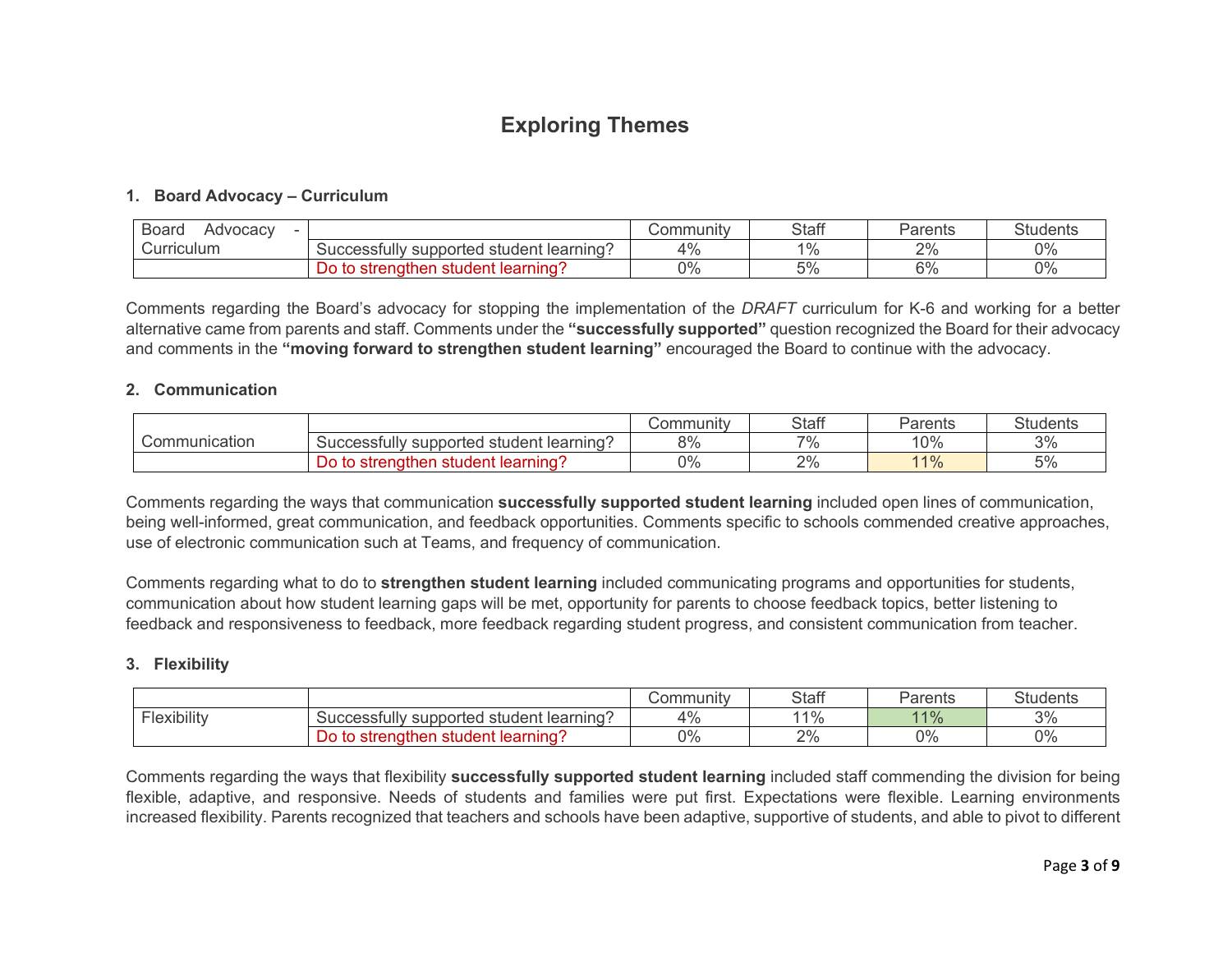circumstances including movement from in-school to on-line learning. The only comments regarding flexibility to **strengthen student learning** came from staff who expressed that it is important to continue to be flexible and responsive to student needs.

### **4. Inclusion**

|           |                                                    | Community | <b>Staff</b> | Parents | $\Omega$<br>Students |
|-----------|----------------------------------------------------|-----------|--------------|---------|----------------------|
| Inclusion | ˈ student learning?<br>' supported<br>Successfully | 20%       | 14%          | 7%      | 17%                  |
|           | student learning?<br>nen<br>strenath<br>to<br>◡    | 15%       | 15%          | 15%     | 23%                  |

The theme of inclusion covered a broad range of topics, so will be broken down further.

4.1 Diversity

Inclusive practices that have **successfully supported student learning** include programs that support diversity. Schools and staff were recognized for being inclusive and accepting of all students.

**Moving forward, inclusive practices can be strengthened** by ensuring that schools are a safe place for students of color, LQBTQ+, and individuals who have disabilities. It is suggested that the division does more work around marginalized communities and actively work to address systemic racism. It is recommended that better practices are put in place to support LGBTQ+ students including supporting the work of GSA's. Schools need to educate on issues faced by Indigenous students.

### 4.2 Learning

There were a variety of comments about how inclusive practices in the classroom have **successfully supported student learning**. Comments included access to the Learning Commons, meeting student learning from where students are at individually, responding to student needs, creating learning opportunities that are accessible for students, exploring new ways to assess work, diverse ways to teach children, additional help, individual attention, visibility, and support. Comments regarding inclusive practices that could **strengthen student learning as we move forward** include considering programming for higher needs students, how to meet learning gaps with small groups of students, greater understanding of the diverse qualities of students, increased teaching time for the most vulnerable students, more strategies to support different learning styles, more support for family-centered education, ensuring ISPs are implemented, more focus on and programs for students who are gifted or achieving high academically, find creative ways to have parents involved, self-regulation strategies for all students.

### 4.3 Supports

There were a variety of comments regarding the supports that are provided for inclusive practices that **successfully support student learning.** These included having staff or student teachers in the classrooms, universal supports, specialized staff such as psychologists, counselling, ESL support team, implementation of self-regulation strategies and specialized rooms such as sensory rooms.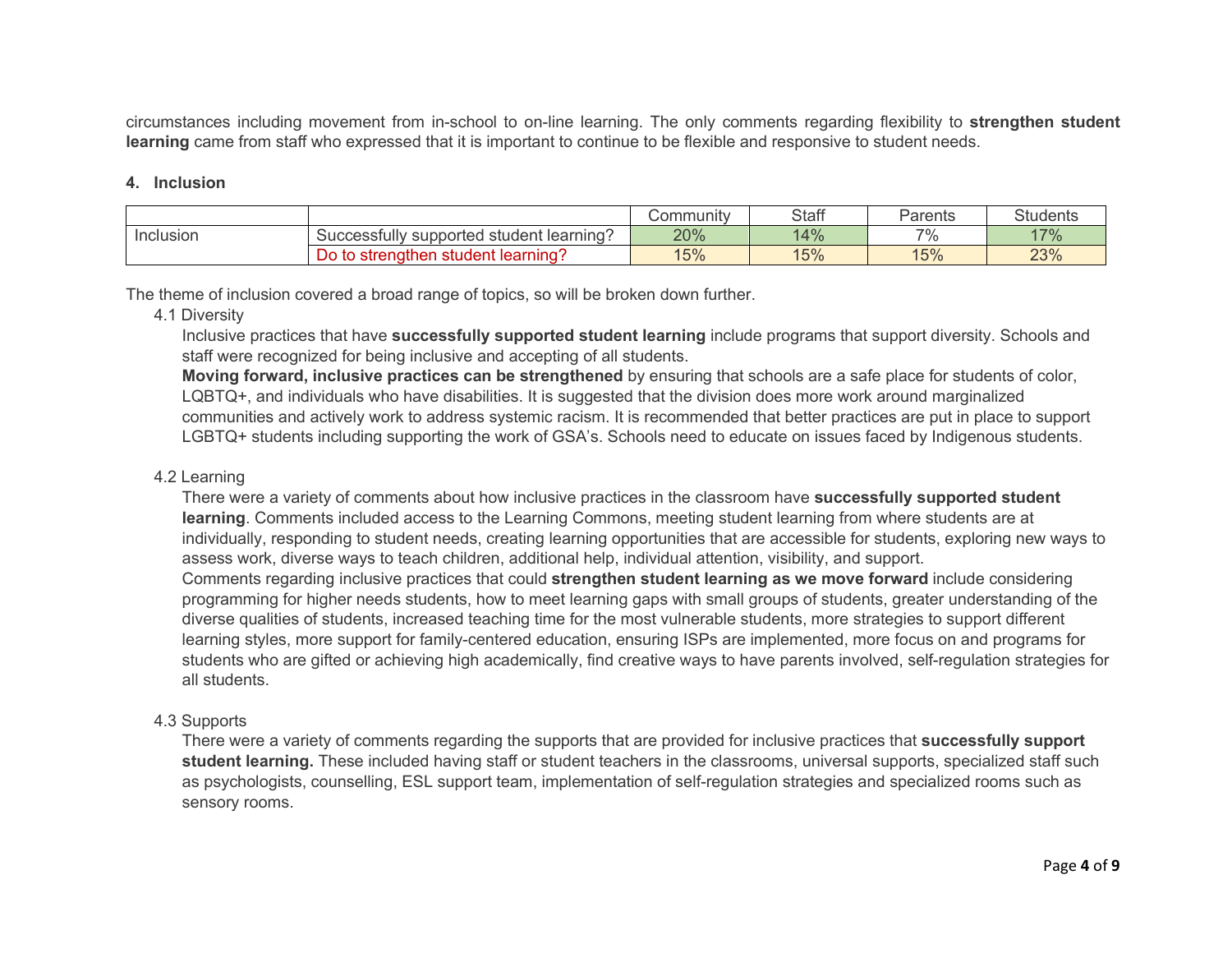**To strengthen student learning as we move forward**, it is suggested that there be supports for addressing the learning gaps due to COVID, more support for online learning for students who are struggling, more resources for learning supports for all students who are struggling, having parents engaged in supporting/ volunteering,

## 4.4 Social Supports

Inclusive practices include trying to have the social supports necessary for students to fully engage in school. Comments regarding **successful support** in this area included that that the division and community are getting better at providing extra supports such as clothing, food, assistance with technology devices, and a broad range of services. Comments were made about the success of programs at schools that provide breakfasts, lunches, and/or healthy snacks.

**Moving forward**, it is recommended that the division continue to increase support through the Poverty Intervention Committee, Making Connections program, and Family Liaison workers. The division is also encouraged to continue to network with outside agencies to fill gaps.

## 4.5 Staff

**To strengthen student learning** in an inclusive environment, one community member, four staff members, and seven parents recommended that there be more education assistants allocated to classrooms.

# **5. On-line Learning**

|                                  |                                                  | <b>Community</b> | <b>Staff</b> | Parents                | <b>Students</b> |
|----------------------------------|--------------------------------------------------|------------------|--------------|------------------------|-----------------|
| $\cdots$<br>∽<br>Online Learning | Successfully<br>l student learning?<br>supported | 24%              | $7\%$        | Q <sub>0</sub><br>O 70 | 11%             |
|                                  | Do<br>student learning's<br>⊦to strenathen       | 0%               | 0%           | $\Delta^{0}$<br>1 / U  | 0%              |

Comments regarding **successful support for online learning** fell into three areas: (1) availability of online learning as an option/ pathway for students is appreciated (2) transitioning to online learning when it is necessary (e.g. movement of school to online learning or when a student is sick or quarantined (3) use of Teams as a platform for connecting teachers and students/ parents that is accessible; use of Teams to store lessons, videos, and learning resources that can be accessed at any time; use of Teams to submit assignments. Overall, Teams is a platform that is viewed as integrated with instruction and a support for students.

**Moving forward to strengthen student learning** relative to online learning included a few comments about ensuring that we continue with using it as a student resource after COVID (e.g. streaming classes, storing resources to make them accessible) and continue with e-Learning. Comments also included variability/ lack of consistency with teacher proficiency with Teams and ensuring that student online learning is assessed.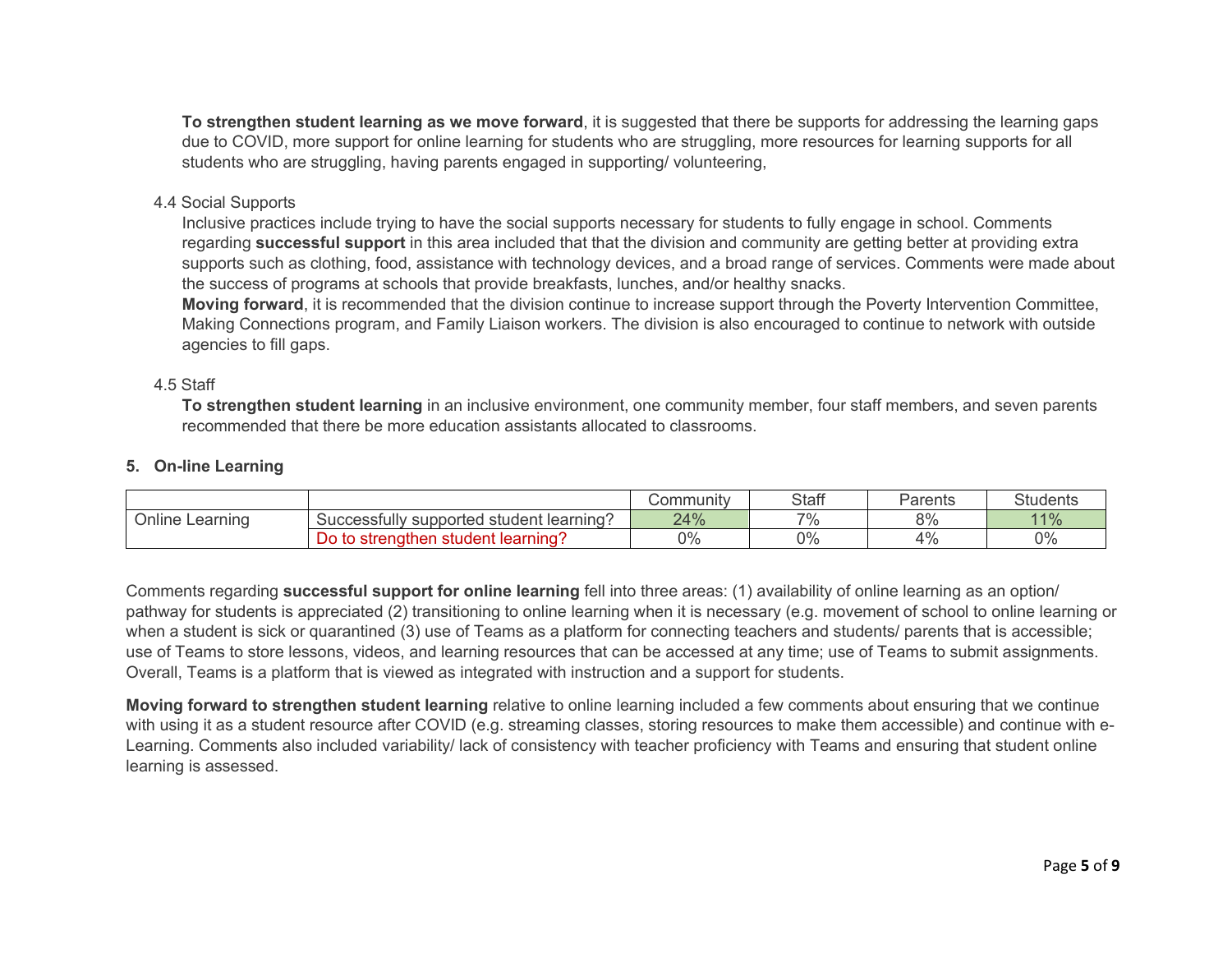# **6. Pedagogy**

|          |                                               | Community | <b>Staff</b> | Parents    | <b>Students</b> |
|----------|-----------------------------------------------|-----------|--------------|------------|-----------------|
| Pedagogy | l student learning′<br>Successfully supported | 12%       | 19%          | 8%         | 5%              |
|          | . learnınɑʻ<br>to strengthen<br>student       | $1\%$     | 140/<br>70   | 110/<br>70 | 0%              |

A number of subthemes came through linked to pedagogy and **successfully supporting student learning**: (1) Intervention through the BOOST program was recognized as successfully supporting student learning by a number of staff and parents. BOOST is an intervention program at the primary grades (grades 1-3) funded by government this year to address learning gaps with intervention programs for literacy and numeracy at these grade levels. (2) There were comments specific to pedagogy and curriculum that included good options classes, improved Learning Commons, parallel curriculum across grades, and improved assessment practice. (3) A number of comments from staff recognized the positive difference that the division focus on "Thinking Classrooms" is making to engage students in authentic learning that grows thinking skills; a few students commented on the benefit of making actual learning, critical thinking and communication main topics. (4) Recognized that there has been attention to infusing Indigenous ways of knowing in curriculum (5) A community member commented that overall teaching displays best practice aligned with current research.

With respect to **strengthening student learning** in the area of pedagogy, continuing the BOOST program or ensuring there is some form of intervention in place for learning gaps was mentioned. Increased hands-on and experiential learning was called for as was increased attention to outdoor learning opportunities/ spaces. Some parents indicated that they would like to see more standardization across classes, attention to higher standards, learning connected to real life, more art and science opportunities, attention to Theme V in Human Sexuality that appears to have been missed at a school, a focus on the basics, and greater attention to Indigenous content/ Indigenous ways of knowing including residential school impacts taught by Indigenous people. There were also some recommendations regarding increasing student engagement with fewer restrictions, and provision of more information about work experience and RAP.

# **7. Resources**

|           |                                                    | Community  | <b>Staff</b> | Parents          | <b>Students</b> |
|-----------|----------------------------------------------------|------------|--------------|------------------|-----------------|
| Resources | l student learning?<br>Successfully<br>' supported | 0%         | 4%           | 3%               | 5%              |
|           | student learning?<br>ner<br>strenath<br>to<br>◡    | 140/<br>70 | 14%          | $\tau$ 0/<br>570 | 4%              |

With respect to **successfully supporting student learning**, a few comments conveyed appreciation for the broad range of resources available in schools, purchase of technology, and student to teacher ratio.

Comments that fell under moving forward to **strengthen student learning** primarily fell in the subtheme of recommendations for staff allocation (most comments referred to smaller class sizes).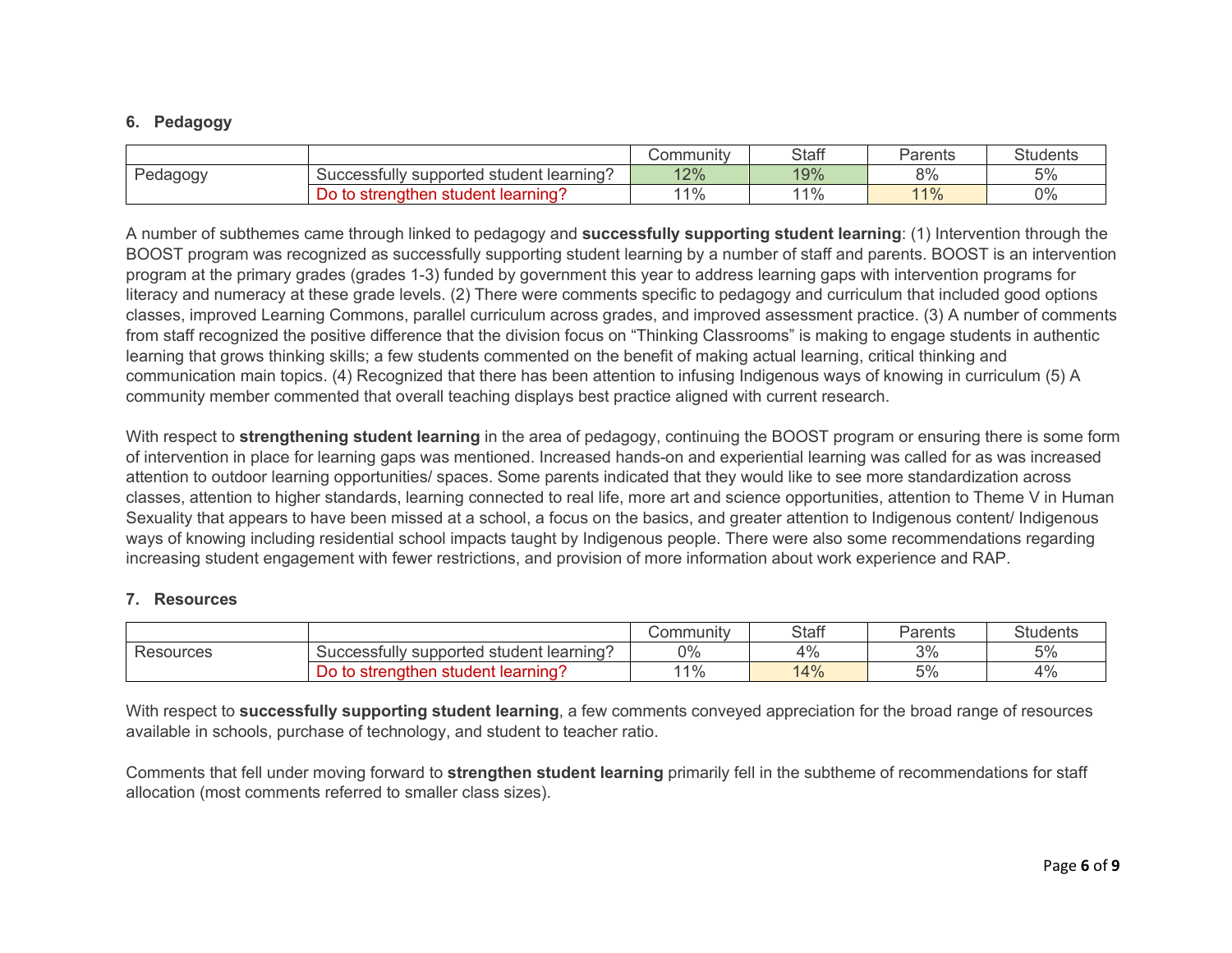#### **8. Staff**

|              |                                                         | Community                | <b>Staff</b>   | Parents | OL.<br>Students |
|--------------|---------------------------------------------------------|--------------------------|----------------|---------|-----------------|
| <b>Staff</b> | ∣ student learnıng'<br>supported<br><b>SUCCESSIUIIV</b> | $\Lambda$ <sup>O</sup> / | $\frac{10}{6}$ | 15%     | 10%             |
|              | learning <sup>-</sup><br>student<br>then<br>strength    | 0%                       | 3%             | 2%      | 0%              |

With respect to **successfully supporting student learning**, there were a number of comments that commended the quality of instruction and care/ support of staff. A number of parents commented that teachers have provided amazing support to students, and that staff have made adjustments to help students. The support of school and division leaders was also mentioned.

With respect to recommendations to **strengthen student learning** in this theme, comments suggested ensuring there is support for teachers, addressing substitute teacher shortage. There was also a call for attention to more visible diversity in staffing, and putting greater effort into hiring Indigenous teachers.

## **9. Structures (Organizational)**

|                   |                                                           | ;ommunity<br>יוטע. | <b>Staff</b> | Parents | <b>Students</b> |
|-------------------|-----------------------------------------------------------|--------------------|--------------|---------|-----------------|
| <b>Structures</b> | ∶learning'<br>supported<br>student<br><b>SUCCESSIUIIV</b> | 0%                 | 2%           | 16%     | 10%             |
| (Organizational)  | learning<br>≅student<br>∍strenatł<br>าen<br>to<br>טע      | 7%                 | 10%          | 4%      | 21%             |

With respect to organizational structures that **successfully supported student learning**, the importance of returning to and continuing in-person comprised the majority of comments in this area by parents and students.

Recommendations from staff as we move forward to **strengthen student learning** primarily focused on teacher work load and addressing time (e.g. reduced supervision), as well as ensuring flexibility continues. There was also mention of ensuring there is time for unstructured play for children. Some parents commented that the number of instructional days should be increased and number of Professional Learning days decreased. There were also comments regarding longer lunch breaks and maintaining a flexible high school schedule. Students mentioned increasing accessibility to cafeteria, longer lunch breaks, and making changes to dress codes in schools (less rigorous).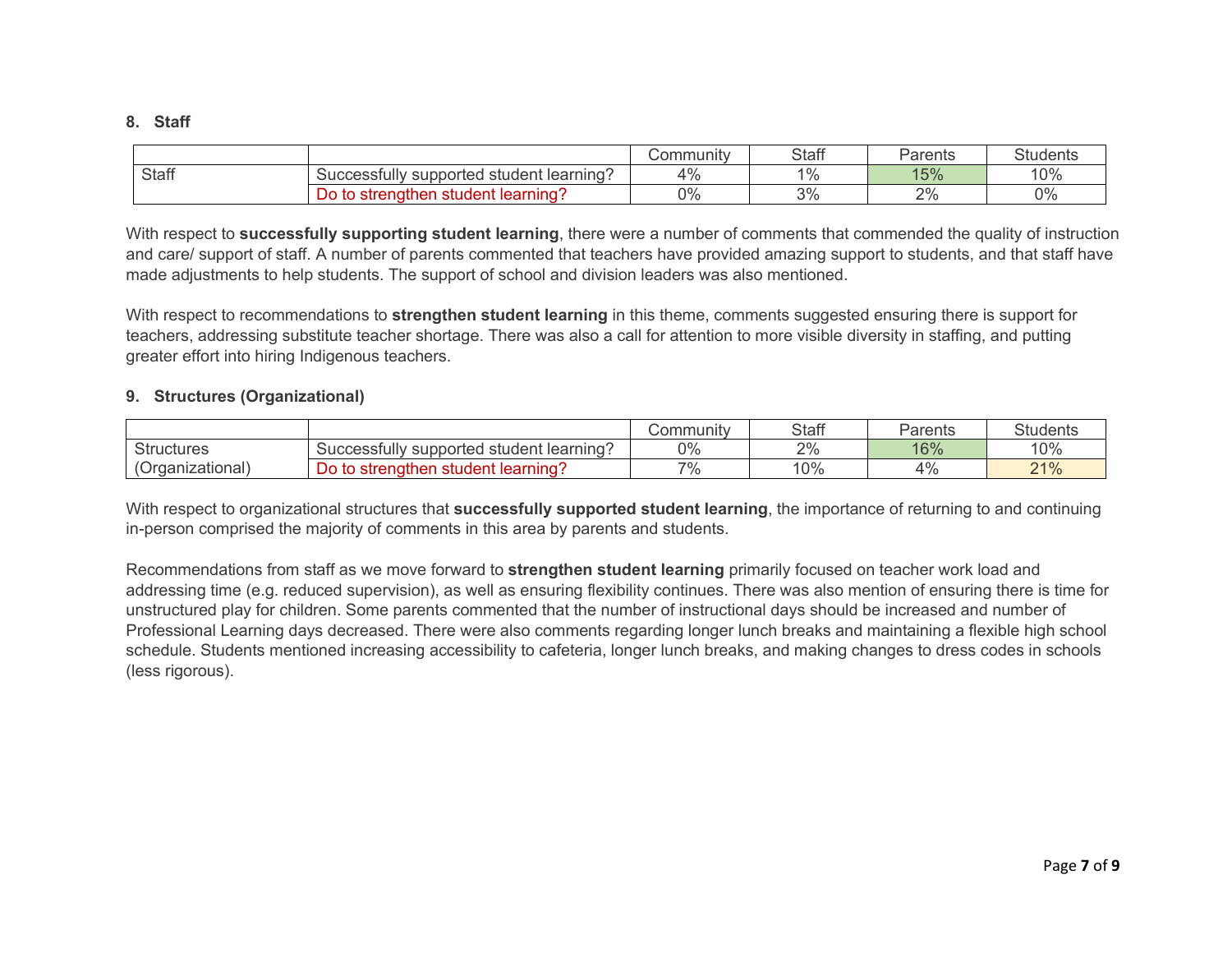### **10. Student Engagement**

|                       |                                                   | Community | <b>Staff</b> | Parents    | <b>Students</b> |
|-----------------------|---------------------------------------------------|-----------|--------------|------------|-----------------|
| Student<br>Engagement | l student learning´:<br>Successfully supported    | 8%        | 0%           | 50/<br>، ر | 8%              |
|                       | learning <sup>-</sup><br>to strengthen<br>student | 3%        | 2%           | 0%         | 4%              |

Areas identified as **successfully supporting student learning** with increased student engagement included field trips, inviting outside organizations to come into classrooms (virtually), playgrounds, STEM activities, projects, challenging work, provision of different cultural experiences, and connections to organizations such as students from the university as part of a mentorship program, and Big Brothers and Sisters (Game On Program).

To increase student engagement and **strengthen student learning**, it was suggested to incorporate more voice from under-represented communities, support non-traditional classroom learning, more opportunity for connection with outside organizations, more field trips, support for alternative schooling, continuing using technology and Teams outside of the classroom, and providing opportunity for students to focus on their areas of strength.

### **11. Wellness**

|          |                                                         | ;ommunity<br>UUI | <b>Staff</b> | Parents | $\Omega$<br>Students |
|----------|---------------------------------------------------------|------------------|--------------|---------|----------------------|
| Wellness | ∣ student learnıng'<br>supported<br><b>SUCCESSIUIIV</b> | 0%               | 19%          | 3%      | 17%                  |
|          | ∶learnınɑ<br>≞student<br>∈to strenathen<br>Do.          | 19%              | 20%          | 6%      | 29%                  |

With respect to successfully supporting student learning, a number of comments were made recognizing the support for mental health in schools and classrooms. It was mentioned that mental health has been a priority, classrooms are caring and supportive, spaces have been created for students to reduce anxiety/ worry, and mental health supports have been put in place for students. The strong connection between positive relationships among staff and students and wellness was commented on. The comments suggest that has been an increased focus on the development of strong relationships to support students and it has had a positive impact. One staff member mentioned the benefit of full time counsellors at the elementary level. A few students expressed the positive impact of breaks, physical activity, and presence of teachers (always there for them).

Comments regarding moving forward to strengthen student learning in the theme of wellness included: (1) use of universal strategies for the supporting the mental health of all students (21 comments); (2) increasing access to outside resources/ community resources (3 comments); (3) implementation of strategies for the mental health/ wellbeing of staff (10 comments); (4) increased counsellors/ access to counsellors (8 comments). It was also recommended the division reflect on policies related to bullying behaviors.